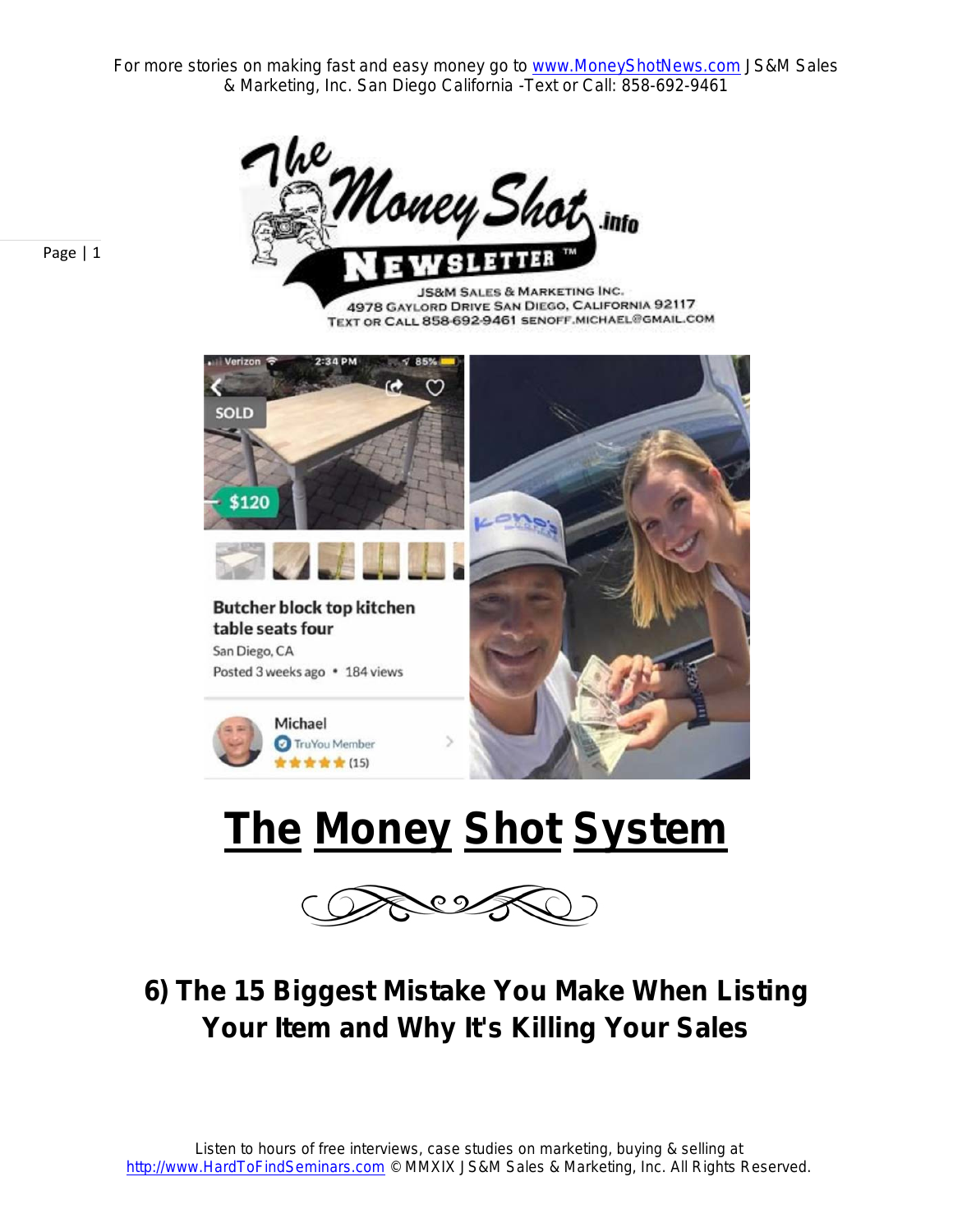#### **1) Not Verifying Your Selling Accounts**

Page | 2 All your selling applications and web sites incorporate identity verification protocols. You'll want to make sure that you prove your identity, your cell phone number and go through all the steps to become a trusted and verified seller. This will go along way when selling your items. Others will feel more comfortable buying from you. They will feel safer to contact you compared to another seller who is NOT verified. There are a lot of scammers out there with unverified accounts. Buyers want to feel comfortable before they drive to meet you. Additionally, include a headshot photo of yourself. Don't use your dog or cat as your profile photo. Buyers want to see WHO they are buying from. This tip will also lead to a more confident buyer when comparing other sellers with the same items as you.

#### **2. Poor Quality Photos**

BEFORE you take photos of your item, you want to make sure you have it looking as good as possible. If your item is dirty, wipe it down. If the washer machine has rust all over it, sand and repaint it. (This takes way less time than you think). Make the old, look new again. Once you do this, you want to stage your item. Make the photos look inviting. I take most of my pictures outside in the sunlight. I stage and photograph many of my listings when possible in front of my 1977 El Camino.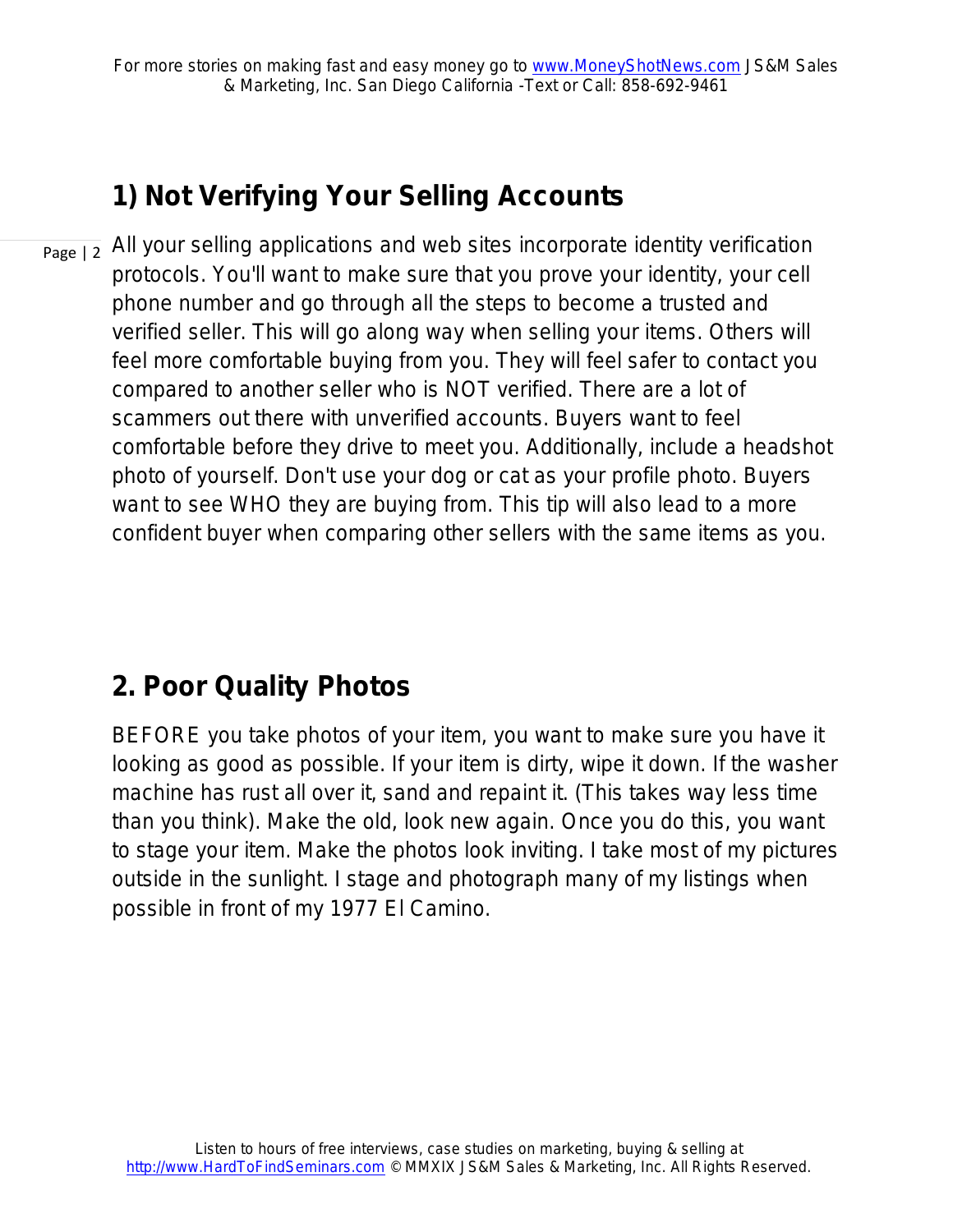

Remember, the photographs you take of the item you want to sell are all your buyers have to go on before they look at any further details. Make sure they look good. Be creative. Include a good-looking girl in them. (This has been proven to work). Don't just take a boring photo.

#### **3. Not Taking Enough Photos**

Craigslist allows you to upload 24 photos for each listing. Offerup.com now allows you 12 photos. Letgo.com allows you 10 photos. eBay allows you to upload 12 photos.

Take this opportunity to use ALL of the available slots for your photos. This is how you outperform the other LAZY LISTERS, who may only post one picture of their item. But if you have 12 pictures and even if your price is higher than theirs, you are providing your buyer with a better SERVICE by showing them every angle and part of the item you are selling.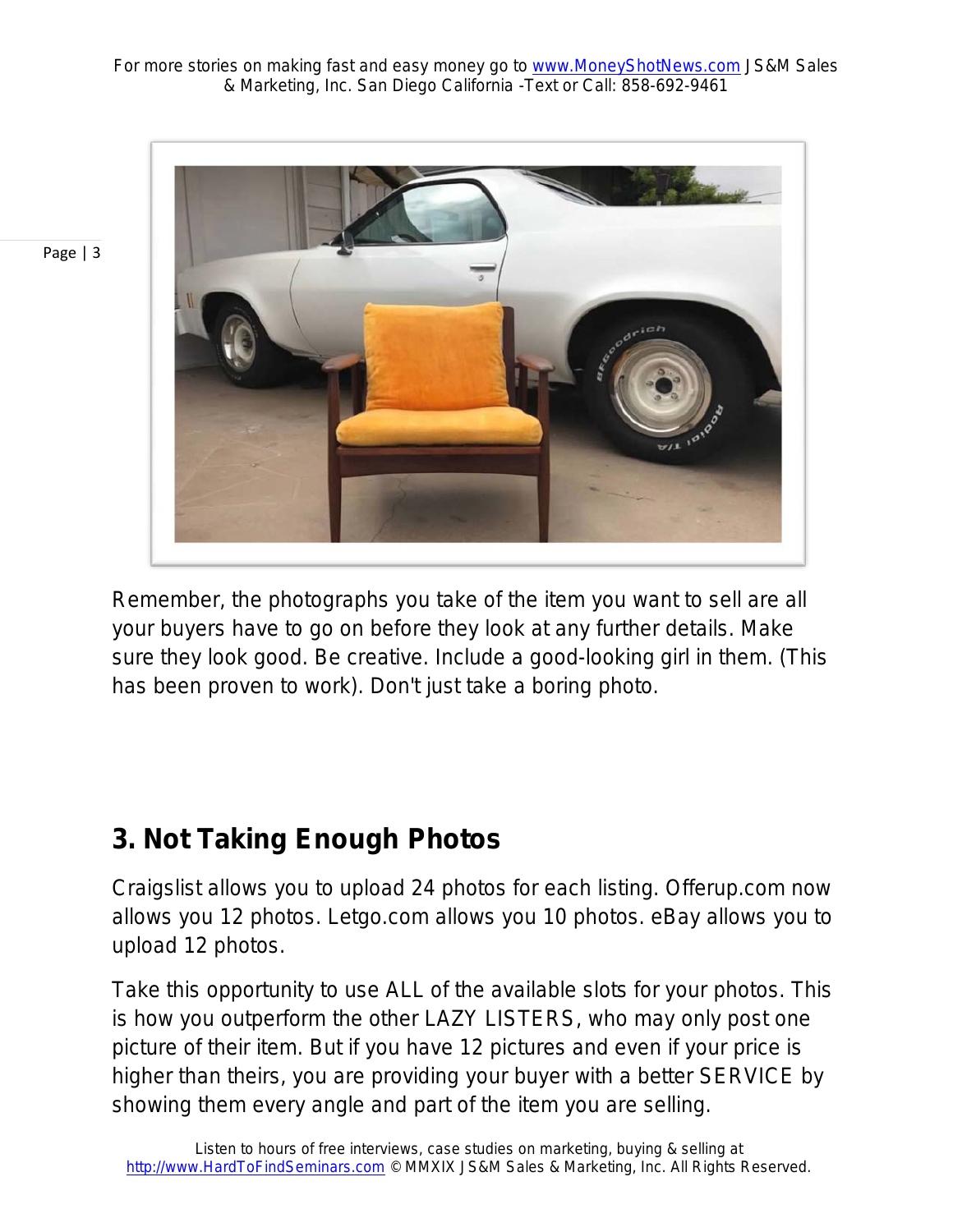Taking great photos of your item is the difference between getting a sale and not getting a sale. Also, you want to show the size of an article by including a tape measure or ruler next to the item.

Page | 4 You will want to type out the size in inches in your description. But you want to show the tape measure in the photos as your proof. You buyers want and need details so do it right and provide them with those details.

> You also want to take pictures of the model number of your item. Take pictures of the open battery compartments so your buyer can see there is no rust.

Show them up-close pictures of the item. Show them a photo of the bottom of the item. Show them the sides of the item. The fastest way to get your photos is to take them with your cell phone camera and save the photos to your picture roll. You will want to relist your items. So having the photos on your cell phone will keep you from having to retake photos of the item you are selling. All of the cell phone apps will give you the option to take a photo when using the app. However, when you do this, your photo will NOT be saved. Use your cell phone to post your product ads and descriptions. This will save you time and lets you list items much faster compared to using your desktop computer.

#### **4) Writing Poor Descriptions**

*The more you tell, the more you sell.* There is two ways to shortcut this process. Way number one is by borrowing a description text from another listing. It's a description others have written before you for the same item. Just copy, modify, and use it. You can add additional details about your item or edit out existing information from the description for less information. This will save you from typing it all out on your cell phone. Way number two is a huge time-saver. It's call transcription. All of the more recent smartphones have voice recognition built directly into the phone. You can open a notepad on your phone, press the transcribe button on the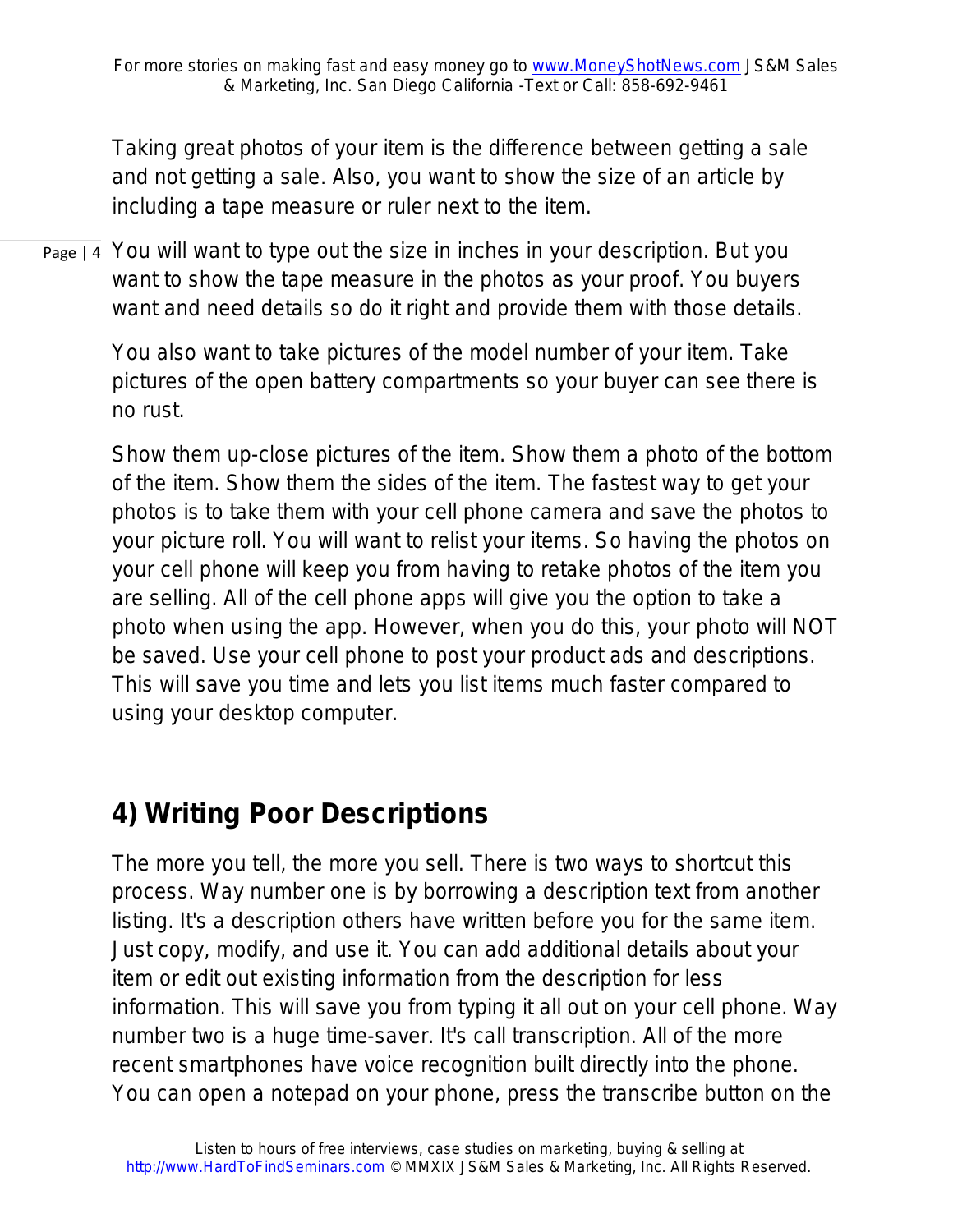screen and talk your description into text. The speed is incredibly fast, and the spelling and punctuation are near perfect. Talking into your phone vs. typing is much faster and will leave you more time to do the fun stuff you want. If you are selling your item locally, don't forget to include details of the times you are available to meet. Many people can only meet you in the evenings. In my listings, I always let the buyer know I am willing to meet in the evenings. Another way you can out-compete any competed listings is to let them know you offer delivery for a small fee. Depending on the listing service, include a cell phone number and best contact information. Let them know they can text you. The more available options a potential buyer can contact you, the better. I could write a book about how to write compelling descriptions, but the main thing here is to have a very clear description of your item. And if there is a problem with the item, let them know. Don't be a LAZY LISTER.

### **5) Listing Your Item in The Wrong Category**

Each of the web sites and applications you use to list your items have item categories. And if you are in a rush, it's easy to list your item in the wrong category. Make sure if you are selling a washer machine that you list it in the appliance and not the furniture category. Being in the correct category will help your item get found and sold. Many of the apps review the listings and will cancel your listing automatically. Therefor list your item in the correct category.

#### **6) Not including a name and cell phone number for people to contact you**

This rule applies only to Craigslist.com. Most people are using their cell phones. If you don't understand how to receive or send a text message, it's time you learn. Go to www.Youtube.com and educate yourself on the subject. It will be time well spent. When listing your items for sale on Craigslist, make sure you let others contact you via text. This is the most efficient way today to communicate with potential buyers. You want to have an email option too. Not everyone has texting capabilities.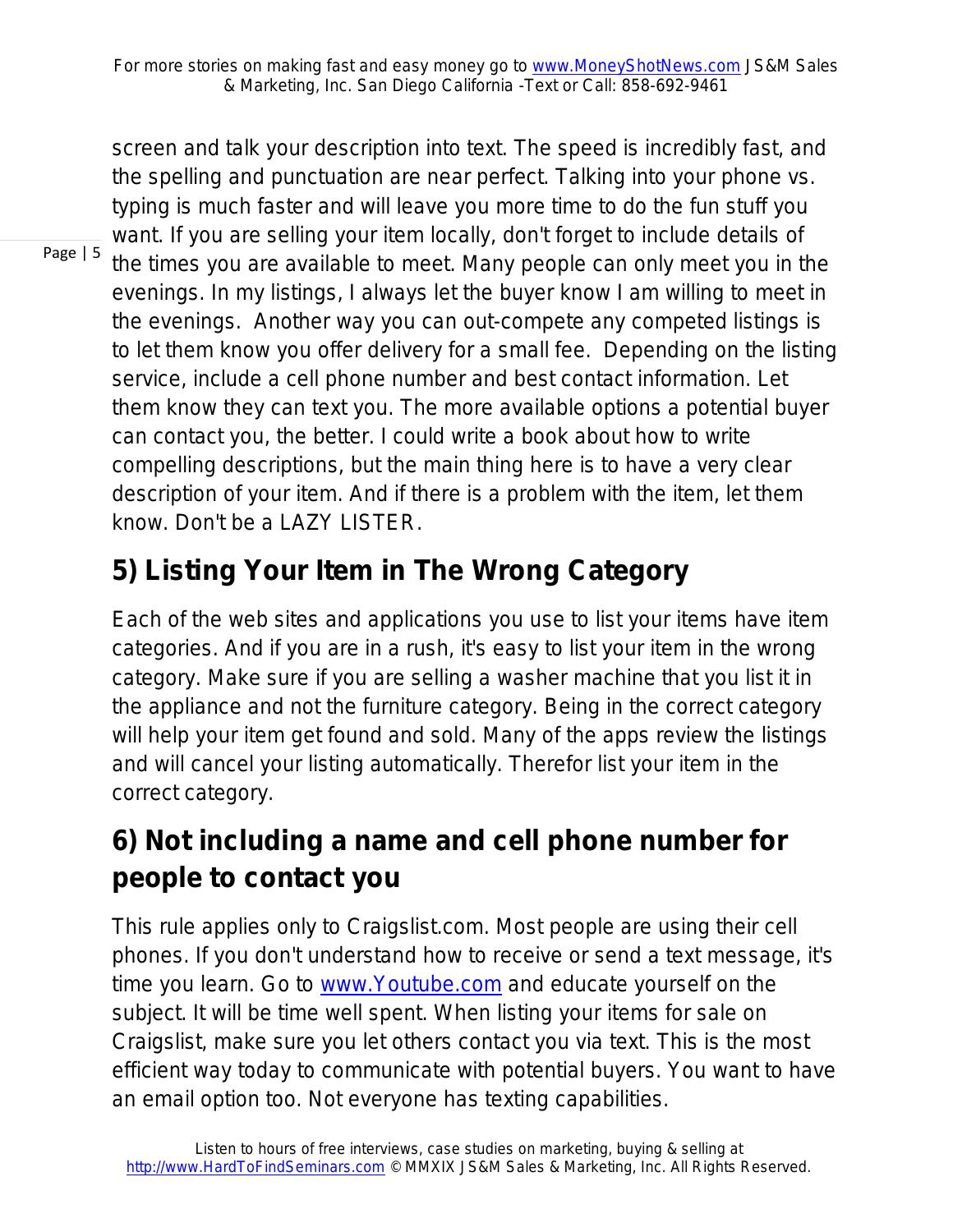#### **7) Not revealing the part of town you are located in**

Page | 6 Craigslist, Offerup.com, letgo.com, and Nextdoor.com are local selling tools. People want to know how far they are going to have to drive to pick up your item. So, it's essential to have your general location in the description of the add. If your buyer is looking for a used washer machine and one machine is in his neighborhood, and the other one is 30 minutes away, what washer is he going to call about first? The closest one will be the correct answer.

Now, if you have a truck or want to use a driver, you can offer free delivery. Offering delivery can get you the sale because you are providing a service. The buyer does not have to borrow a truck. They don't have to rent a truck. They don't have to bother a friend. They don't have to lift a finger. You can charge more for your item and build the cost for delivery into your asking price for the item. However, it's important to get your money first before you drive out to deliver the item. I will ask my buyer to come and look at the item first and pay for it. Then I will have it delivered. Or if you have [PayPal,](http://www.paypal.com/) [Venmo](https://venmo.com/) or [Zelle](https://www.zellepay.com/) to receive payments, this can save them the trip. Your job is to solve the problem of your buyer. He or she wants the item you are trying to sell, and they don't want any problems or hassles. So, help them buy your stuff.

#### **8) Not Relisting Your Items**

The ONLY way to make this work is to make sure your listings are up and active for people to see. [Craigslist.com](http://www.craigslist.com/) makes it very easy to relist items without having to upload and write descriptions all over again. You want to check into your Craigslist account every three or four days to make sure your listing is active. Craigslist will discourage you from listing your same item multiple times. Offerup.com is excellent because there is no limit on how many times you can list an item.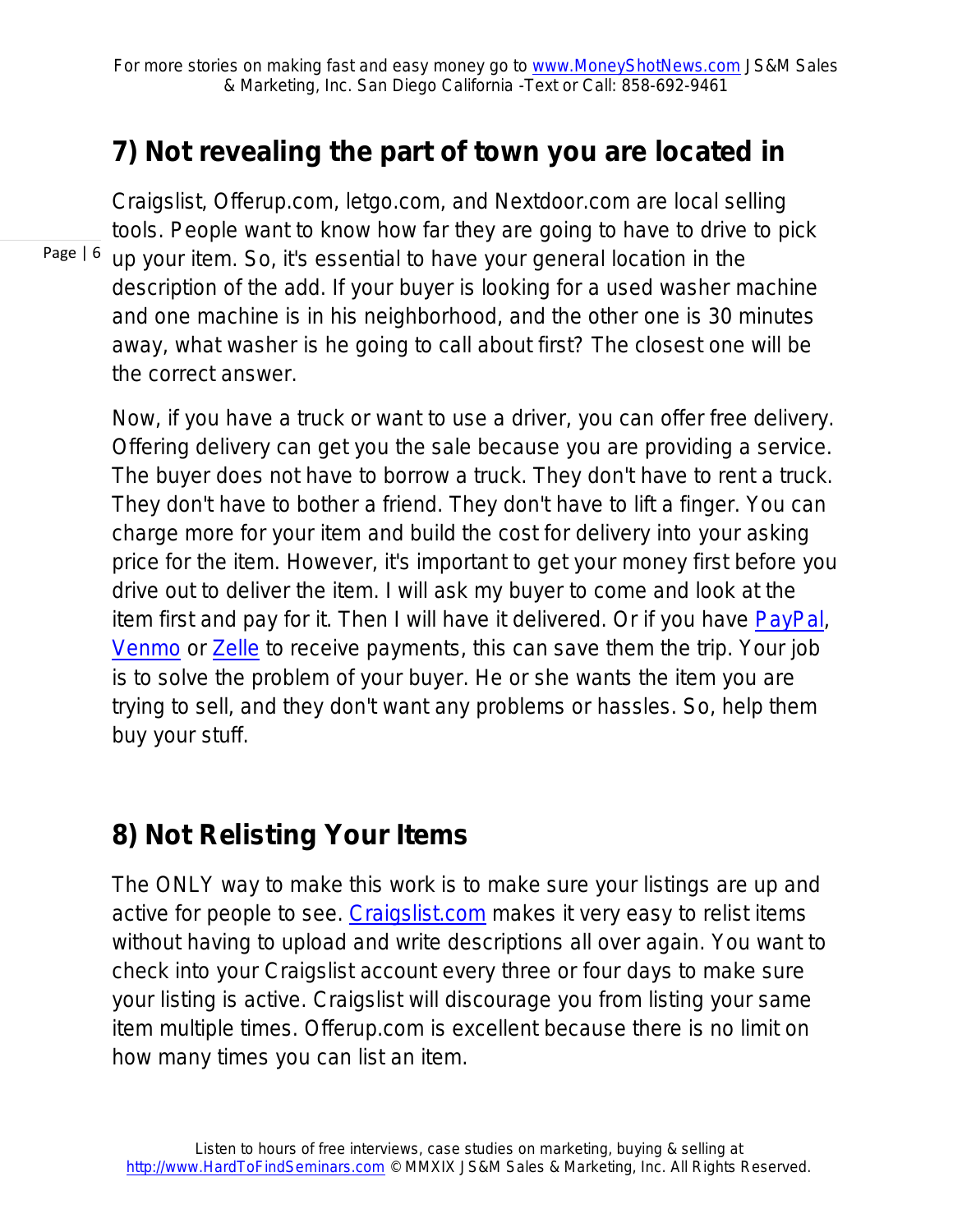I sometimes will list an item three times per day to let it sell faster. It's the same with letgo.com and even Nextdoor.com. eBay is the only place that will let you automatically relist your items until they sell. This is a timesaver. Unfortunately, relisting your item is key to getting stuff sold and making money. It's just a part of the business you will have to get used to. I have tips that will show you how to streamline this process in the Money Nuggets section of the MoneyShotNews.com

#### **9) Being Too Slow to Respond to Potential Buyers**

You can service your customers or you can treat them like second class citizens. Speed loves money, and when it comes to selling, you want to be fast. When you have someone who responds to one of your ads by text, email, or phone, you need to get back to them fast. Why? Because if you don't, they are just going to go down the list or to the add and find someone else who will respond fast. By responding fast to a potential byer, you have just shown them through your actions you are reliable and ready to do business. Separate yourself from ALL the other losers out there who provide no service to shoppers and make the sale first. Understand that someone who reaches out to you wants what you have to sell. It's your job to make that sale happen. If you don't and wait, you lose out. Don't be a lazy lister. Treat your potential buyers like the GOLD they are. You can do it.

#### **10) Poor Pricing Strategy**

Price matters, but not always. This is a vast subject, and I could write a book about pricing. Understand that we want to sell stuff. We have acquired these items at a low cost or for free in many cases. You are going to do your research on your items before you price it. You'll use eBay's completed auction tool to see what the market is paying for commodity type items. You'll go on Craigslist.com to see what price others are selling the same or similar items for. This research will give you an idea of your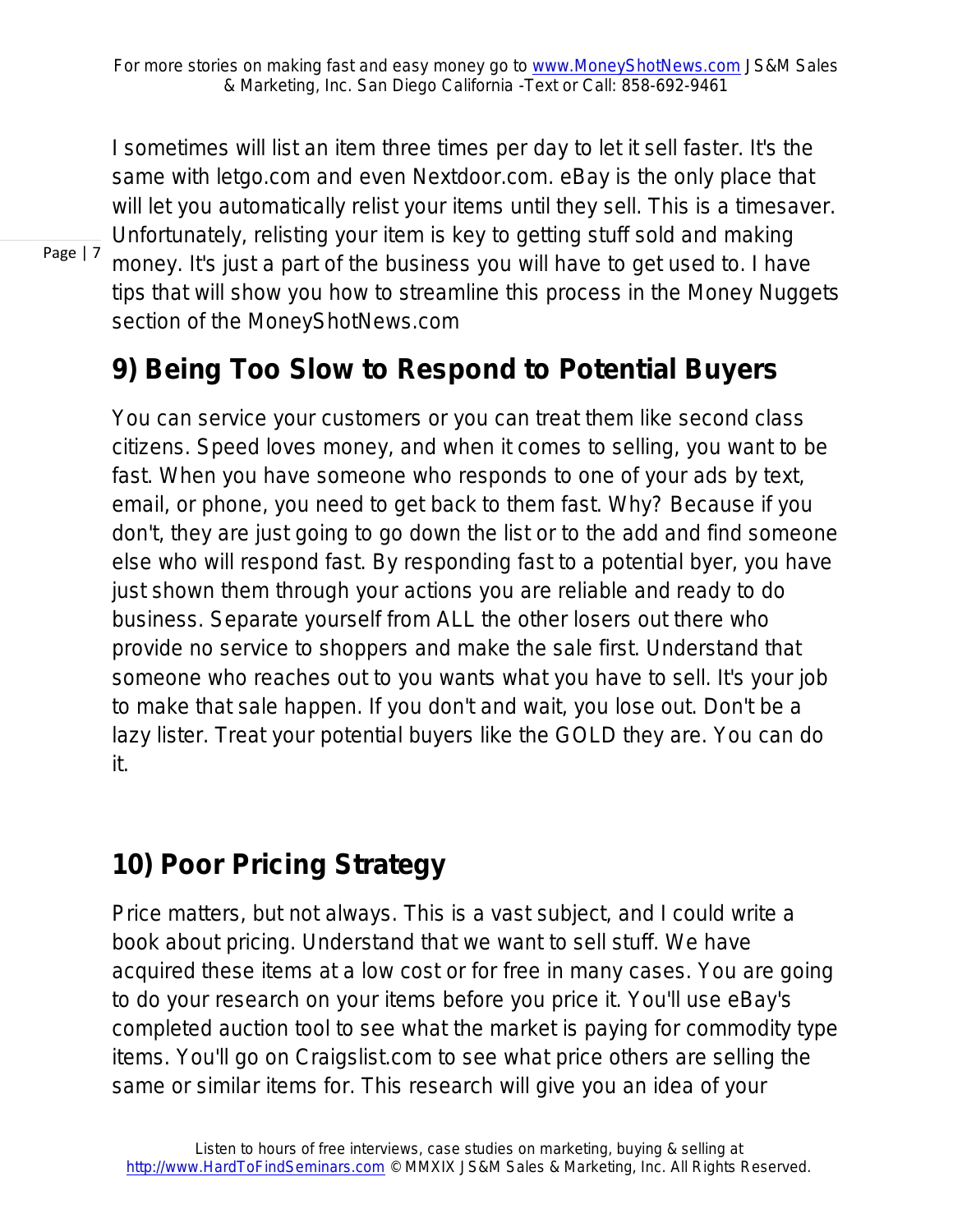starting price. I like to start my item price higher in case there is a buyer from the get-go looking for my item. You can always lower your price if you are not getting leads. If you need fast money, you can reduce your price. After all, it's all profit. So, depending on your situation, try different things. I have learned over the years, the longer you can wait for an item to sell, the best price you will get. If you do not need the money today, go with a higher

price and wait for the right buyer to come along. They always do too.

There are many pricing strategies; however, your job is to make money fast. I would encourage you to price your item competitively to get your phone ringing and to get the product sold quickly. But don't price too low. You need to make money.

On Offerup.com and letgo.com, people will ninety percent of the time make you an offer lower than what you have listed the item for. That's the nature of the Offerup.com app. I price my items higher, so when I get a lower offer, I can say yes and clinch the deal. It is my experience that people want to feel like they've gotten a good deal. Therefore, I like to say yes when someone makes an offer. Pricing your items higher than what you're willing to take will result in more sales for you.

#### **11) Not Willing to Meeting Your Buyer**

If you're selling a large item that cannot be shipped, you're going to want to meet your buyer locally. Generally, I have my buyers come to my home because most of the things I have to sell are stored outside. I like to get a first and last name and a cell phone contact before I have the buyer come to my place. Additionally, for security purposes, I have installed outside cameras in the event anything shady happens. If I'm selling smaller items that will fit in my car, I will meet the buyer at a McDonald's restaurant up the street. I tell the buyer to call or text me when he is at the McDonald's. I drive up and meet the buyer and do the deal. If you don't have a McDonalds, find a well-lit area with other people around to meet your buyer for added safety.

#### **12) Not Getting Your Money First**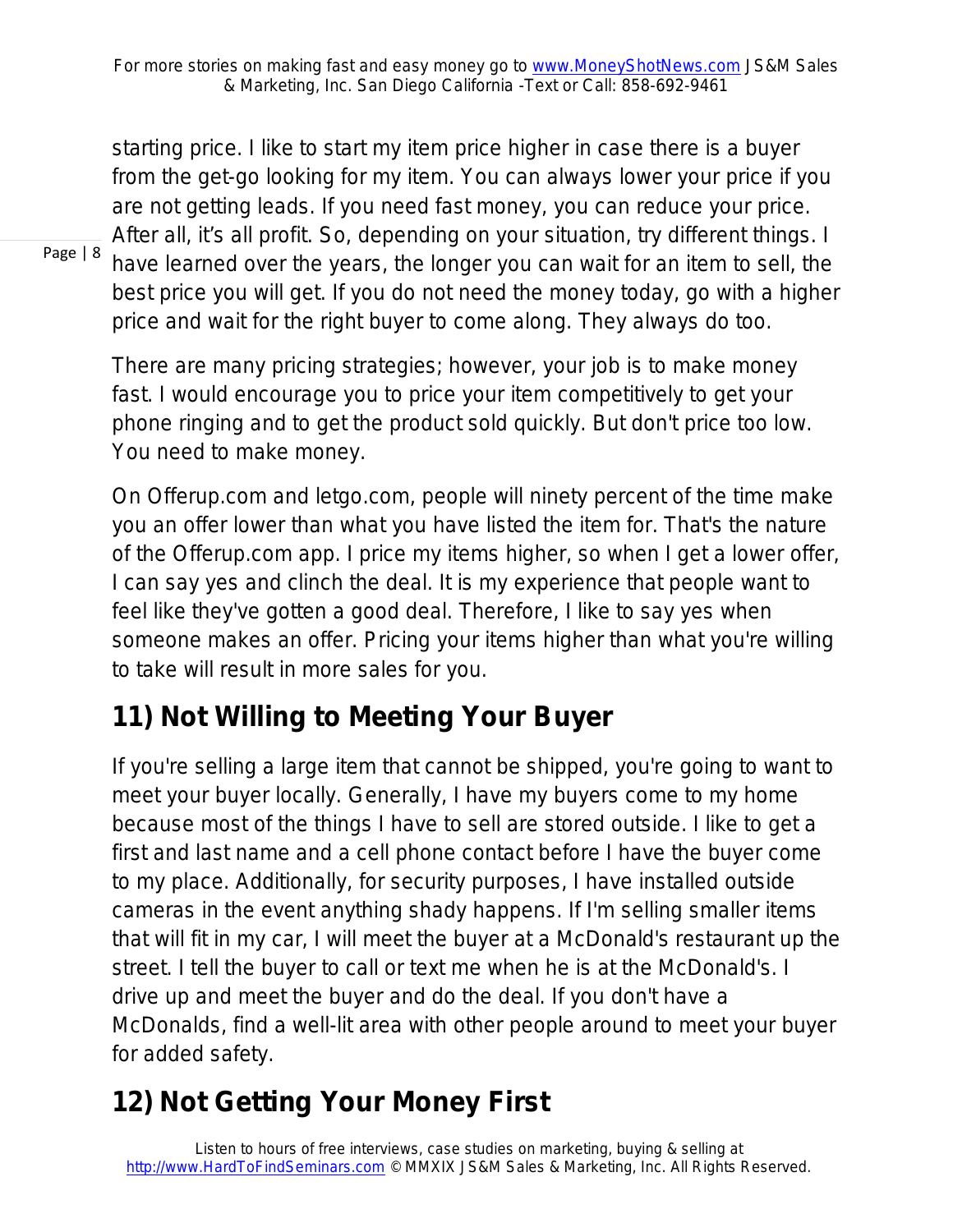Before your buyer takes possession of the item, say "let's take care of the money" first. Your buyer will want to look at the item and confirm that it's okay. Once they have done this, ask for the money. Once you have the cash in hand, you can help your buyer get his paid for item in his vehicle if needed. It's a good idea to have change for 100 dollars in the event your buyer does not have change. I know it's not your job to be a banker; however, you would be surprised at how often people come with no cash or they don't have the exact change. I have all kinds of additional tips when doing a transaction in the Money Nuggets section at www.MoneyShotNews.com

#### **13) Not Getting to Know Something About Your Buyer**

Make a new friend. When you meet your buyer, ask him what he or she does? Ask him what he is going to do with the new item? Ask him if he or she has been looking for a long time? Ask them if they buy a lot of stuff on Craigslist or Offerup.com. Ask them if they are looking for anything else? Ask them if they know anyone looking for anything? Get their cell phone number and put it on your phone if you find a reason to contact them again for something else. Be friendly. Be nice. Be respectful. This buyer may become a new contact for you in the future. This is the hidden benefit of selling locally. You never know who you're going to meet. Use this opportunity to make new connections and friends in your local area.

#### **14) Not Saving Your Buyer's Contact Information**

Every sale is a new opportunity for you. Remember the movie Forest Gump when he says . . . "You Never Know What Your Going to Get"? It's the same with meeting buyers locally. Usually, when I meet a buyer, I will have already exchanged cell phone numbers. Once I have a buyer's name and cell phone number, I will add them to my contacts on my iPhone. I'll make a note about them so I will remember them later. Saving contacts of the people you meet, will become important when trying to sell other items later. Additionally, you want to keep your buyers organized because you're going to have many deals going on at the same time.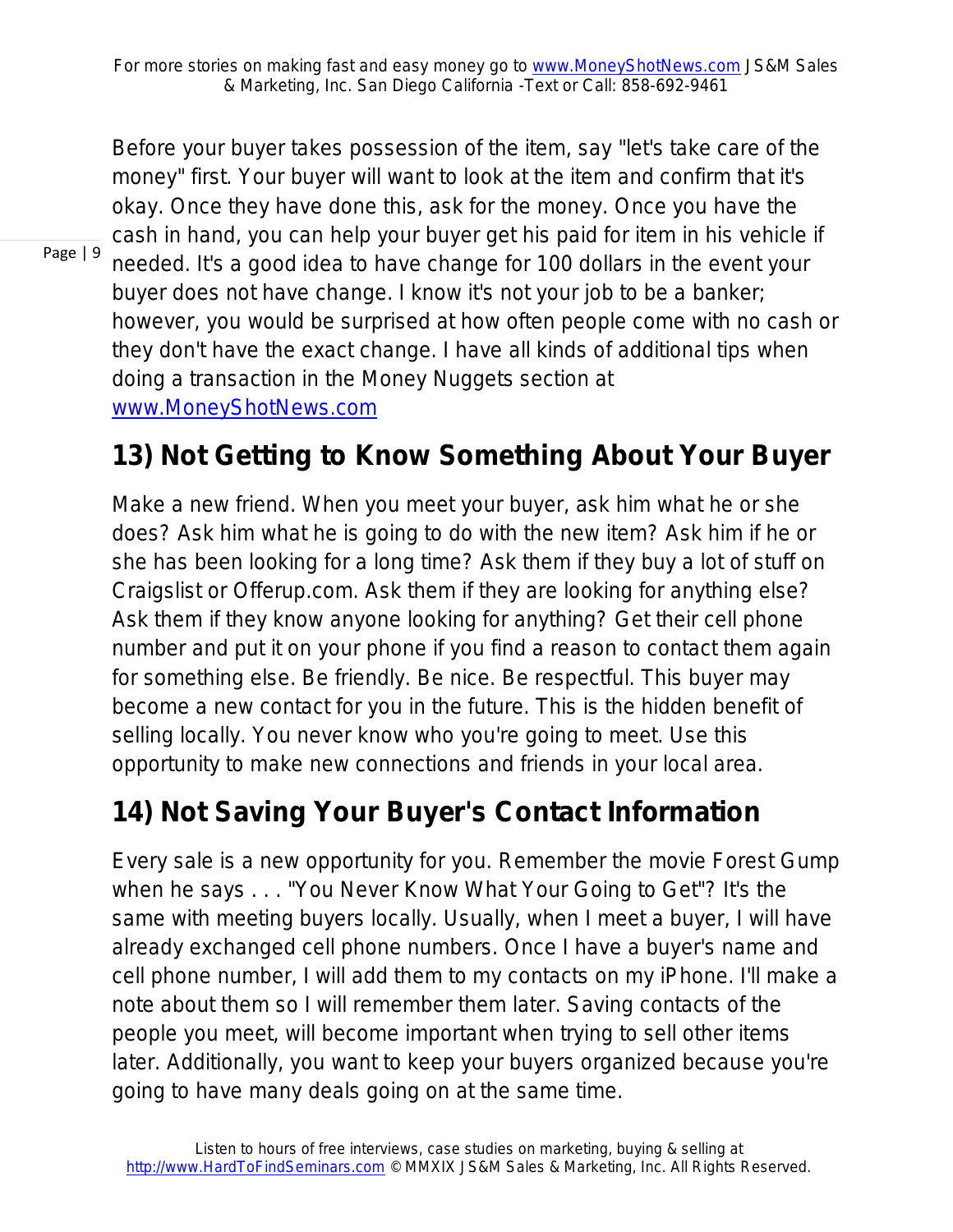#### **15) Ignoring Your Non-English Speaking Market**

Page | 10 Spanish. I don't speak Spanish, but that does NOT stop me from I live in San Diego, California, and I'm only a 20-minute drive from the Mexico border. Many of my shoppers are Hispanic and will message me in communicating with my buyers, and it should NOT stop you. When you get an inquiry in Spanish, copy the text, and go to [Google translate](https://www.google.com/search?q=translate&oq=trsa&aqs=chrome.2.69i57j0l5.4797j0j8&sourceid=chrome&ie=UTF-8) and translate your Spanish into English. Then you can reply. This rule is not only for Spanish; it goes for any language in the world. So, there is no excuse to ignore customers who don't speak your language. Excuse busted! Give it a try now. [Click Here](https://www.google.com/search?q=translate&oq=trsa&aqs=chrome.2.69i57j0l5.4797j0j8&sourceid=chrome&ie=UTF-8)



## **Special Offer from Michael Senoff**

I would like to make you a onetime offer.

I understand that getting started with something new can be nervewracking.

There are certain people out there who need a coach. They want an expert to run ideas by and want one on one help in growing their business.

I would like to offer this help to you.

Enjoy one full year of personal one to one coaching from me, Michael Senoff for a onetime fee of \$1997.

You will have my cell phone number in hand and can call me for my undivided attention to ask any questions by phone Monday through Friday.

Anything you need, and I will be in your corner to help.